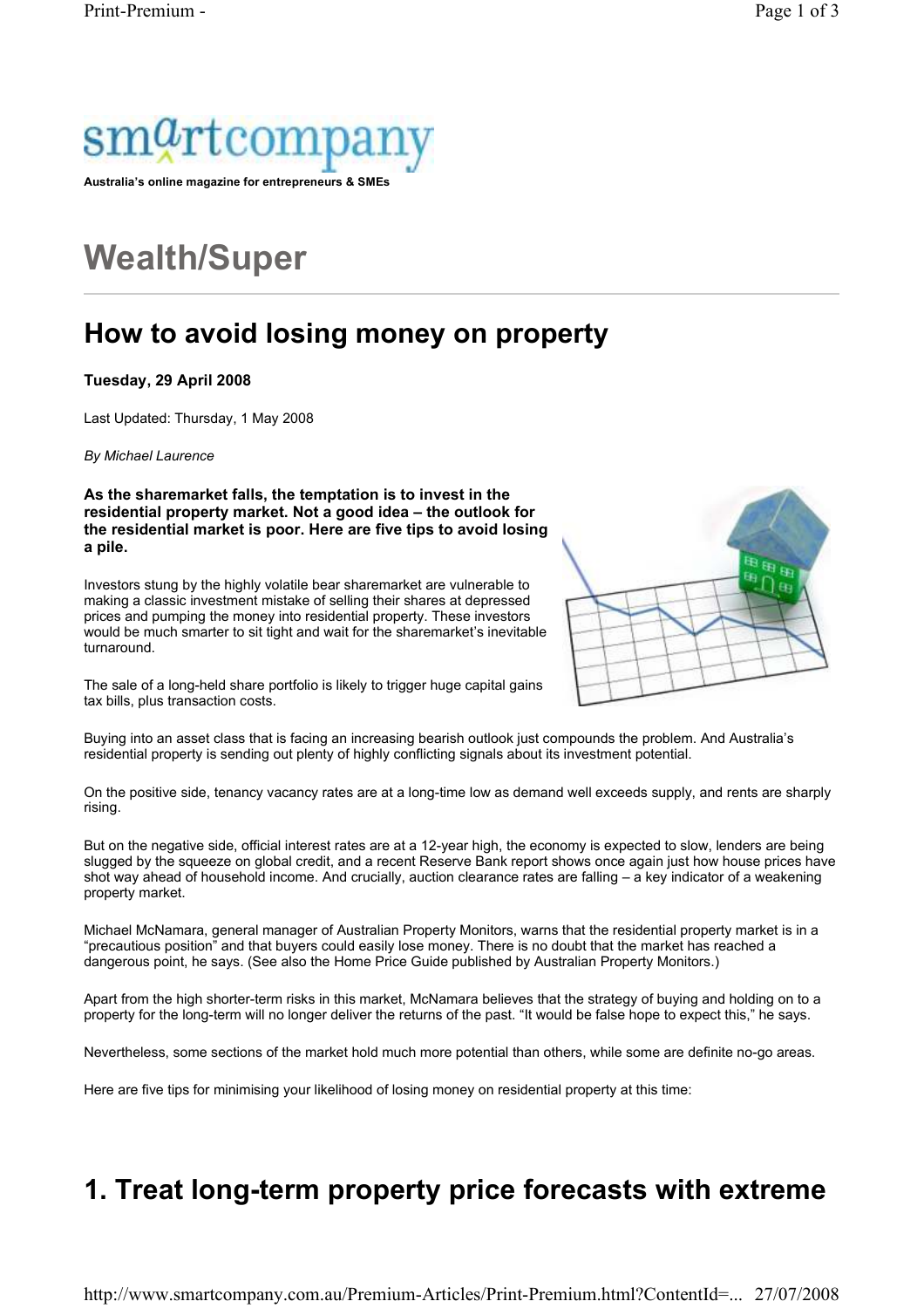#### suspicion

A fundamental reason to treat these property forecasts with caution is that they sometimes contradict each other to a breathtaking extent.

"Very long-range predictions are like flipping a coin," says McNamara. "It could go either way.

"And as predictions go further out in time, they are less likely to be accurate," he says. McNamara does not take seriously property forecasts beyond 12 months.

Economists and property consultants BIS Shrapnel this month forecast that Australian house prices would grow by 40% over the next five years, while some analysts predict that prices will go in the opposite direction. And the International Monetary Fund has named Australian house prices as among the world's most vulnerable for a sharp fall.

#### 2. Try to understand the true direction of the property market

Louis Christopher, head of property research for investment researcher Adviser Edge, has attempted to cut through the confusion by examining the cases for a bullish or bearish outlook. And he has come down on the side of the bears.

Christopher acknowledges that rents are accelerating because of the grave undersupply, particularly in NSW. Developers have been holding back since the beginning of 2005 because of a lack of potential profits in residential property.

But Christopher says slowing auction clearance rates are a very good indicator of a weaker market. "Eventually, sellers will have to meet the market [by lowering their prices]," he says.

"Also, higher interest rates and higher property prices do not mix. Overall, Australia's residential property market depends on the price of credit."

And finally, Christopher says the global economic problems and the lack of capital to lend do not augur well for Australia's residential market.

"At the beginning of the year, I was quite bullish for residential property, but now I am increasingly bearish."

#### 3. Watch out for peak debt

McNamara says would-be buyers should expect much more subdued capital gains from residential property than over the past 20 years for one reason in particular – "We are at the point of peak debt."

By peak debt, he means that lenders no longer have the capacity or appetite to provide the level of debt that has funded the growth of property prices over the past 20 years. And, he says, borrowers have almost reached the limit of their ability to take-on more debt.

"I suggest that households in Sydney, Perth and Canberra are at peak debt; and Melbourne and Brisbane are close."

#### 4. Know the best buys

Despite the bearish outlook for residential property, there are some good buys around – it is a matter of being highly selective.

McNamara names Sydney apartments as the best buys in Australian property. "Sydney apartments are starting to look